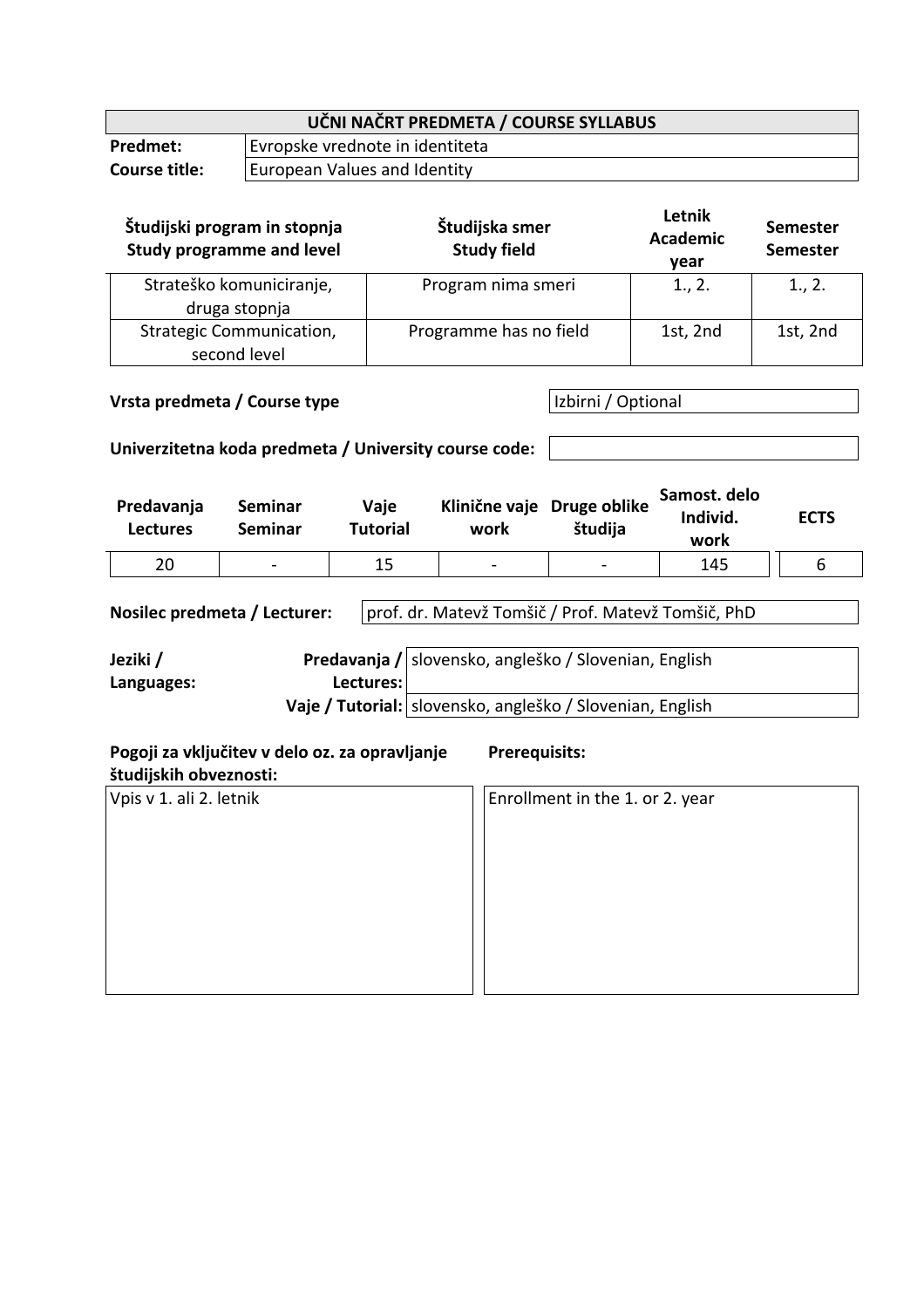| Vsebina:                                        | <b>Content (Syllabus outline):</b>                 |  |  |
|-------------------------------------------------|----------------------------------------------------|--|--|
| · Značilnosti evropskih vrednot, evropski       | · European values, European integration            |  |  |
| integracijski procesi, ideja združene Evrope    | process, idea of unified Europe                    |  |  |
| · Identiteta v dobi globalizacije, razmerje med | • Identity in the era of glosablisation,           |  |  |
| nacionalno in evropsko identiteto. Vprašanje    | relationship between national and European         |  |  |
| evropske javnosti in civilne družbe             | identity                                           |  |  |
| • (Ne)kompatibilnost »vzhodnih« in              | • (In)compatibility of 'Eastern' and 'Western'     |  |  |
| »zahodnih« kulturnih vzorcev (zmožnost ali      | cultural patterns (possibilities of cultural       |  |  |
| nezmožnost kulturne konvergence)                | convergence)                                       |  |  |
| • Evropske vrednote in identiteta v času krize; | • European values and identity in the times of     |  |  |
| diskurz krize in percepcija Evrope; vpliv krize | crisis; crisis discourse and perception of Europe; |  |  |
| na politični razvoj Evropske unije              | influence of the crisis on political development   |  |  |
|                                                 | of the EU                                          |  |  |
| • Slovenska identiteta in vrednote v razmerju   |                                                    |  |  |
| do evropskih (prevladujoči vrednotni vzorci v   | • Relationship between Slovenian and               |  |  |
| slovenski družbi, odnos Slovencev do evropskih  | European identity (prevailing values in            |  |  |
| integracijskih procesov)                        | Slovenian society, attitudes of Slovenians         |  |  |
|                                                 | toward European integration)                       |  |  |

## **Temeljni literatura in viri / Readings:**

Breen, Michael (ur.). 2020. *Values and Identities in Europe: Evidence from the European Social Survey*. London: Routledge.

Friedman, Rebeca in Markus Thiel. 2012. *European Identity and Culture*. Aldeshot: Ashgate.

Novotny, Vit (ur.). 2017. *Unity in adversity: immigration, minorities and religion in Europe*. Brussels: Wilfried Martens Centre for European Studies.

Šabec, Ksenja. 2006. *Homo Europeus: nacionalni stereotipi in kulturna identiteta Evrope*. Ljubljana: Založba FDV.

Toplak, Cirila. 2003. *Združene države Evrope: zgodovina evropske ideje*. Ljubljana: Založba FDV.

In druga literatura po izboru nosilca.

| Cilji in kompetence:                            | <b>Objectives and competences:</b>               |  |  |
|-------------------------------------------------|--------------------------------------------------|--|--|
| Splošne kompetence:                             | General competences:                             |  |  |
| • sposobnost kompleksne analize kulturnih in    | • ability to analyze complex cultural and social |  |  |
| družbenih procesov;                             | processes;                                       |  |  |
| · etična refleksija in zavezanost profesionalni | . ethical reflection and commitment to           |  |  |
| etiki v družbenem okolju s spoštovanjem         | professional ethics in the social environment by |  |  |
| načela nediskriminatornosti in                  | respecting the principles of non-discrimination  |  |  |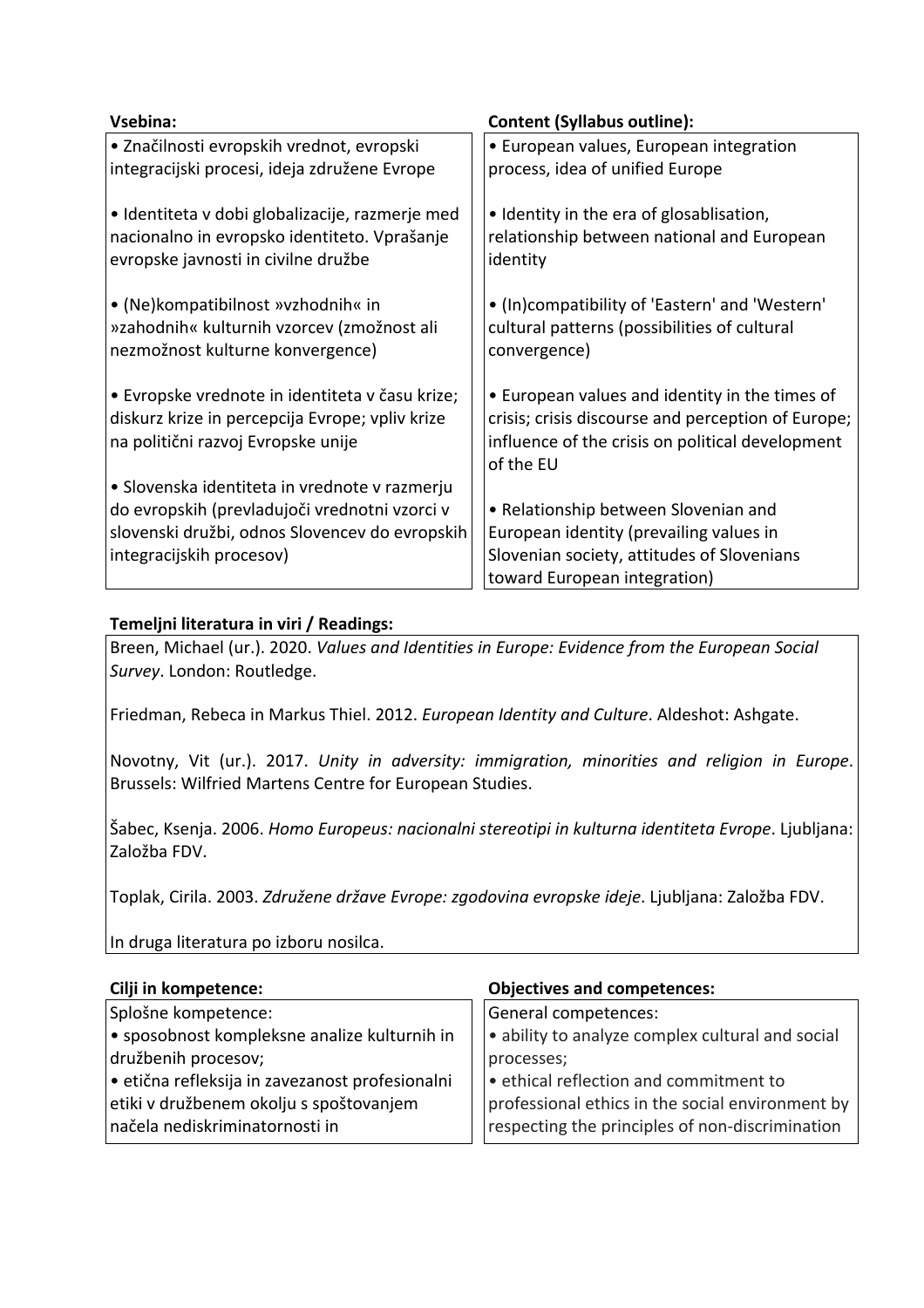| multikulturnosti;                               | and multiculturalism;                             |
|-------------------------------------------------|---------------------------------------------------|
| · sposobnost kompleksnega sistemskega           | • ability of a complex systemic view of society   |
| pogleda na družbo in interdisciplinarnega       | and an interdisciplinary approach;                |
| pristopa;                                       | · ability to use complex forms of knowledge in    |
| • sposobnost uporabe kompleksnejših oblik       | practice.                                         |
| znanj v praksi.                                 |                                                   |
|                                                 |                                                   |
| Predmetno-specifične kompetence:                | Subject-specific competences:                     |
| • razumevanje vloge in funkcij komunikacije za  | • understanding the role and functions of         |
| ohranjanje in razvoj medsebojnih odnosov, še    | communication for maintaining and developing      |
| posebno za razvoj kulture dialoga;              | interpersonal relationships, especially for       |
| • sposobnost komuniciranja v različnih          | developing a culture of dialogue;                 |
| kulturnih okoljih;                              | · ability to communicate in different cultural    |
| • razumevanje, zakaj identiteta posameznikov    | environments;                                     |
| - podobno kot sam kontekst - ni vnaprej dana,   | • understanding why the identity of individuals   |
| ampak je aktivno formirana skozi govor          | - similar to the context itself - is not given in |
| oziroma skozi sam proces komuniciranja;         | advance, but is actively formed through speech    |
| · poznavanje in razumevanje mehanizmov          | or through the very process of communication;     |
| ideološke interpelacije in subjektivacije;      | • knowledge and understanding of the              |
| sposobnost analizirati procese, v katerih pride | mechanisms of ideological interpellation and      |
| do posameznikovega umeščanja v tej ali oni      | subjectivation; ability to analyze the processes  |
| identiteti.                                     | in which the individual is placed in this or that |
|                                                 | identity.                                         |
|                                                 |                                                   |
|                                                 |                                                   |

| Predvideni študijski rezultati:                                                | <b>Intended learning outcomes:</b>                                                |
|--------------------------------------------------------------------------------|-----------------------------------------------------------------------------------|
| • pridobi si temeljno znanje o vprašanju                                       | • Demonstrates basic knowledge on the                                             |
| vrednot in identitete ter o slovenski nacionalni                               | European values and identity, on Slovenian                                        |
| zgodovini in zgodovini evropskih integracij;                                   | national history and history of European                                          |
|                                                                                | integration;                                                                      |
| • je zmožna/en kritične presoje obravnavane                                    |                                                                                   |
| tematike oz. vsebin;                                                           | • Takes a critical stance on key issues on values                                 |
|                                                                                | and identity;                                                                     |
| $\cdot$ je zmožna/en pridobivanja, interpretacije ter                          |                                                                                   |
| umeščanja informacij;                                                          | • Is able to obtain, interpret and contextualise                                  |
|                                                                                | information on studied issues;                                                    |
| • zna uporabljati vire ter znanstveno in                                       |                                                                                   |
| strokovno literaturo, kar vključuje uporabo                                    | • Is capable of application of sources, literature                                |
| ustreznih znanstvenih metod;                                                   | and scientific methods;                                                           |
|                                                                                |                                                                                   |
| • je zmožna/en jasno podajati specifične<br>probleme obravnavane problematike. | • Is capable of thematisation of specific<br>problems, related to studied issues. |
|                                                                                |                                                                                   |
|                                                                                |                                                                                   |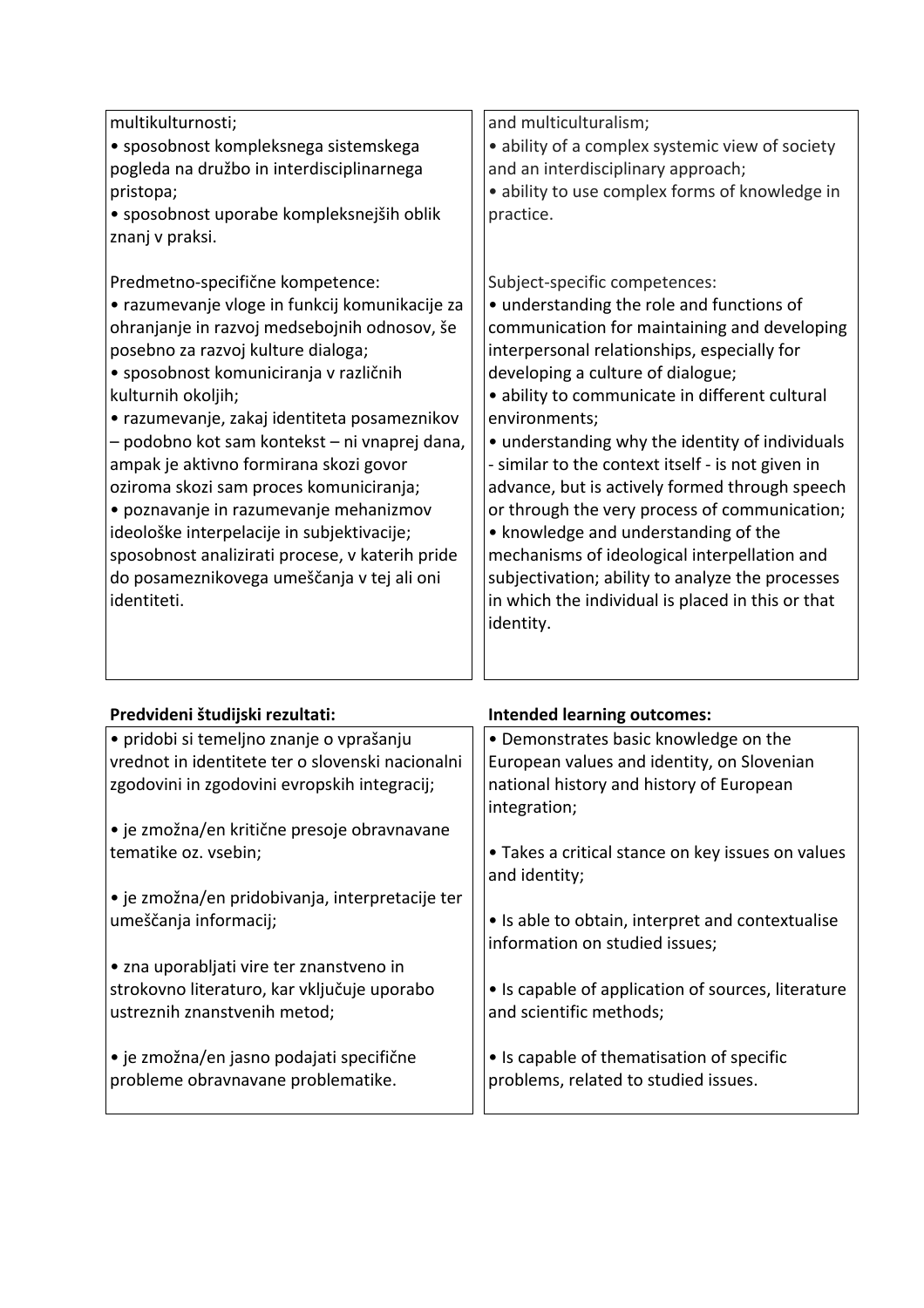|                                           | Metode poučevanja in učenja:                |               |       |                                    | Learning and teaching methods:                  |
|-------------------------------------------|---------------------------------------------|---------------|-------|------------------------------------|-------------------------------------------------|
| $\bullet$                                 | predavanja z aktivno udeležbo študentov     |               |       |                                    | Lectures with active engagement of              |
| (razlaga, diskusija, vprašanja, primeri); |                                             |               |       | students (explanation, discussion, |                                                 |
|                                           |                                             |               |       |                                    | questions, examples);                           |
| $\bullet$                                 | seminarske vaje (refleksija izkušenj,       |               |       |                                    |                                                 |
|                                           | projektno delo, timsko delo, metode         |               |       | $\bullet$                          | Tutorials (reflection of experience, project    |
|                                           | kritičnega mišljenja, diskusija, sporočanje |               |       |                                    | work, teamwork, critical thinking,              |
|                                           | povratne informacije, forum za reševanje    |               |       |                                    | discussion, feedback, a forum for solving       |
|                                           | kulturnih problemov, sporov, konfliktov in  |               |       |                                    | cultural problems, disputes, conflicts and      |
|                                           | dilem, socialne igre);                      |               |       |                                    | dilemmas, social games);                        |
| $\bullet$                                 | individualne in skupinske konzultacije      |               |       | $\bullet$                          | Individual and group consultations              |
|                                           | (diskusija, dodatna razlaga, obravnava      |               |       |                                    | (discussions, additional explanation, specific  |
|                                           | specifičnih vprašanj);                      |               |       |                                    | questions);                                     |
|                                           |                                             |               |       |                                    |                                                 |
|                                           | samostojen študij (motiviranje, usmerjanje, |               |       | $\bullet$                          | Individual study (motivation, guidance, self-   |
|                                           | samoopazovanje, samouravnavanje,            |               |       |                                    | observation, self-regulation, reflection, self- |
|                                           | refleksija, samoocenjevanje);               |               |       |                                    | evaluation);                                    |
|                                           |                                             |               |       |                                    |                                                 |
| $\bullet$                                 | uporaba spletne učilnice oziroma drugih     |               |       | $\bullet$                          | Use of online classroom or other                |
|                                           | sodobnih IKT orodij.                        |               |       |                                    | contemporary ICT tools.                         |
|                                           |                                             | Delež (v %) / |       |                                    |                                                 |
|                                           | Načini ocenjevanja:                         | Weight (in %) |       |                                    | Assessment:                                     |
|                                           | Način (pisni izpit, ustno izpraševanje,     |               |       |                                    | Type (examination, oral, coursework,            |
|                                           | naloge, projekt):                           |               |       |                                    | project):                                       |
| Projektna naloga                          |                                             |               | 100 % |                                    | Project assignment                              |
|                                           |                                             |               |       |                                    |                                                 |
| Ocenjevalna lestvica - skladno s          |                                             |               |       |                                    | Grading scale - in accordance with the          |
| Pravilnikom o preverjanju in              |                                             |               |       |                                    | Rules of examination and evaluation of          |
| ocenjevanju znanja.                       |                                             |               |       |                                    | knowledge.                                      |

## **Reference nosilca / Lecturer's references:**

ADAM, Frane in TOMŠIČ, Matevž. The dynamics of elites and the type of capitalism: Slovenian exceptionalism? *Historical social research*, 2012, 37(2), str. 53-70.

GOLOB, Tea, MAKAROVIČ, Matej in TOMŠIČ, Matevž. Pomen religioznosti za evropsko identiteto mladih. *Bogoslovni vestnik,* 2020, 80(1), str. 161-175.

MAKAROVIČ, Matej in TOMŠIČ, Matevž. Resilience of pro-European consensus among political elites in crisis: "old" and "new" EU member states compared. V: Conti, Nicolo, Göncz, Borbala in Real-Dato, Jose (ur.): *National Political Elites, European Integration and the Eurozone Crisis*. London: Routledge, 2018, str. 136-160.